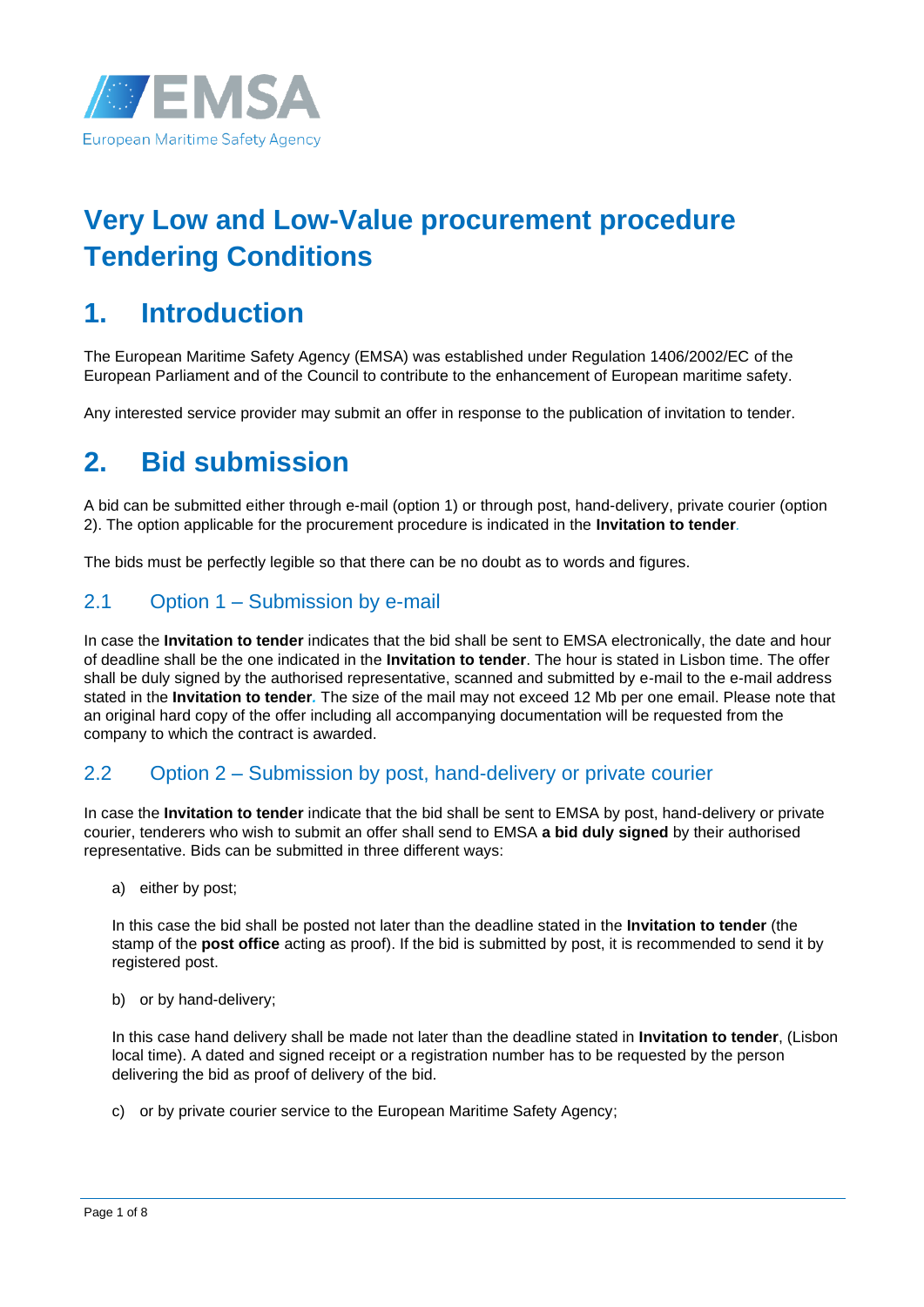In this case the bid shall be 'deposited' with the private courier service not later than the deadline stated in the Invitation to tender (the slip issued by the private courier services acting as proof).

# **3. Validity of a tender**

Period of validity of the tender, during which tenderers may not modify the terms of their tenders in any respect shall be 12 months as from the submission deadline stated in the **Invitation to tender**.

## **4. Acceptance EMSA conditions**

Submission of a bid implies full acceptance of the Purchase Order / Contract provisions, documents available at<http://www.emsa.europa.eu/work/procurement/calls.html> under the respective Call for tenders, and, where appropriate, waiver of the tenderer's own general or specific terms and conditions. These requirements are binding on the tenderer to whom the contract is awarded for the whole duration of the contract.

# **5. Supporting evidence (\*if applicable)**

The specification, listing all the documents that must be produced in order to tender, including supporting evidence of economic, financial, technical and professional capacity and the Purchase Order/ Contract are available under the Procurement Section relevant to the present call to tender on the EMSA website at the following address: [www.emsa.europa.eu/](http://www.emsa.europa.eu/)low-value-procurement

## **6. Contact between EMSA and interested tenderers**

Contacts between the contracting authority and tenderers are prohibited throughout the procedure save in exceptional circumstances and under the following conditions only:

### 6.1 Before the final date for submission of tenders:

At the request of the tenderer, EMSA may provide additional information solely for the purpose of clarifying the nature of the contract.

Any requests for additional information must be made in writing and sent to the e-mail address stated in the **Invitation to tender.**

EMSA is not bound to reply to requests for additional information made less than six working days before the deadline for submission of tenders.

EMSA may, on its own initiative, inform interested parties of any error, inaccuracy, omission or any other clerical error in the text of the call for tenders.

Any additional information including that referred to above will be published on EMSA website [http://www.emsa.europa.eu/work/procurement/calls.html.](http://www.emsa.europa.eu/work/procurement/calls.html)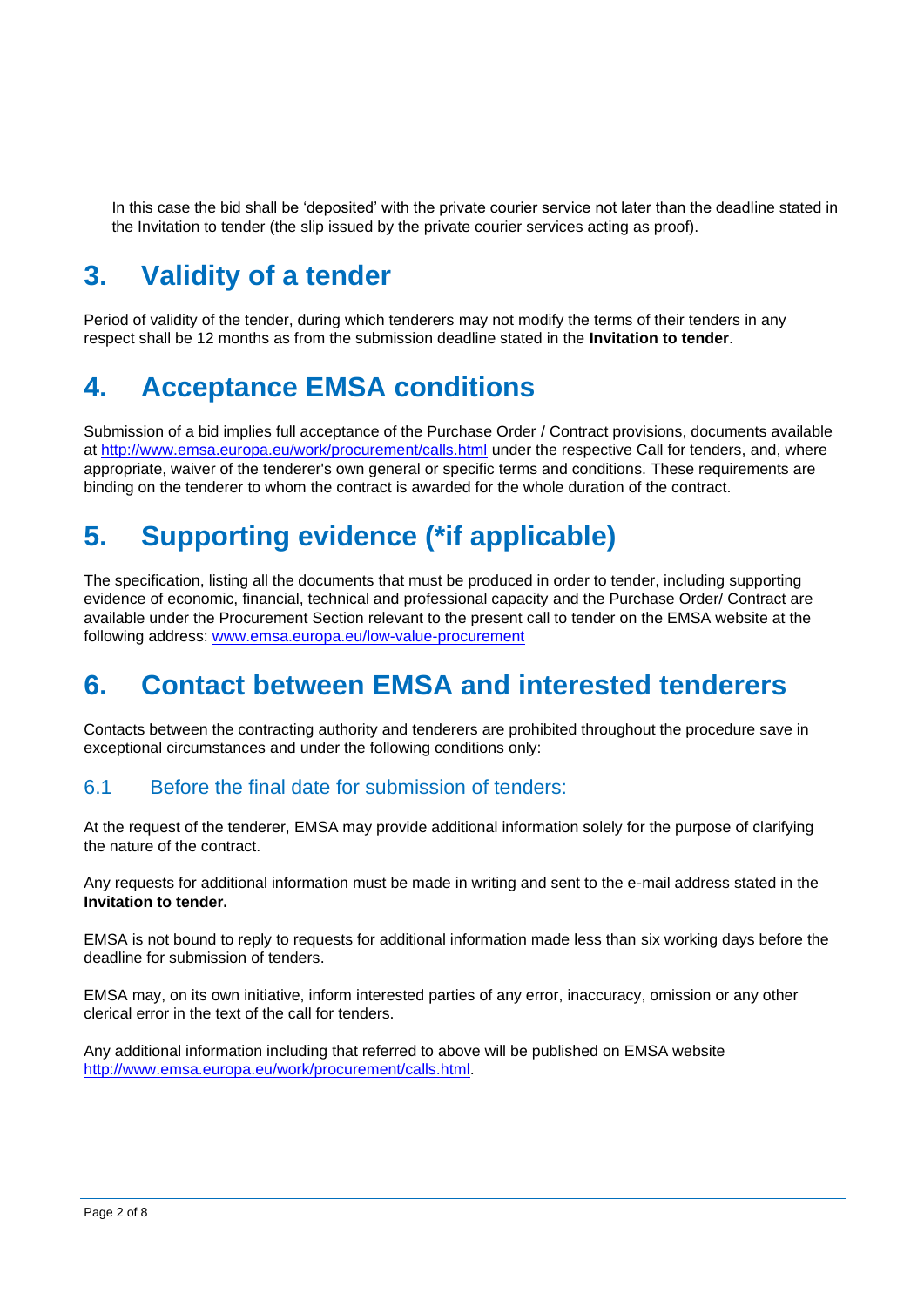### 6.2 After the opening of tenders

If clarification is required or if obvious clerical errors in the tender need to be corrected, EMSA may contact the tenderer provided the terms of the tender are not modified as a result.

EMSA may negotiate with tenderers the offers they have submitted, in order to adapt them to the requirements set out in Tender Specifications or any additional document and in order to find the tender offering best value for money. During negotiations equal treatment of all tenderers will be ensured.

### **7. Subcontracting**

If the tenderer intends to either sub contract part of the work or realise the work in co-operation with other partners he shall indicate in his offer which part will be subcontracted, as well as the name and qualifications of the subcontractor or partner. (NB: overall responsibility for the work remains with the tenderer).

The tenderer must provide required evidence for the exclusion and selection criteria on its own behalf and when applicable on behalf of its subcontractors i.e. when the tenderer relies on the capacities of subcontractors to fulfil selection criteria as specified in the **Invitation to tender.** To rely on the capacities of a subcontractor means that the subcontractor will perform the works or services for which these capacities are required.

The exclusion criteria will be assessed in relation to each economic operator individually. Concerning the selection criteria, the evidence provided will be checked to ensure that the tenderer and its subcontractors as a whole fulfil the criteria. However, the selection criteria may apply individually where it is relevant in view of their nature.

# **8. Joint Offer**

Groupings, irrespective of their legal form, may submit bids. Tenderers may, after forming a grouping, submit a joint bid on condition that it complies with the rules of competition. Such groupings (or consortia) must specify the company or person heading the project and must also submit a copy of the document authorising this company or person to submit a bid.

Each member of the group must provide the required evidence for the exclusion and selection criteria. The exclusion criteria will be assessed in relation to each economic operator individually. Concerning the selection criteria, the evidence provided by each member of the group will be checked to ensure that the group as a whole fulfils the criteria. However, the selection criteria may apply individually where it is relevant in view of their nature.

If awarded, the contract will be signed by the person authorised by all members of the group. Tenders from consortiums of firms or groups of service providers, contractors or suppliers must specify the role, qualifications and experience of each member or group.

## **9. Requirements as to the tender**

Bids can be submitted in any of the official languages of the EU. However, as the main working language of the Agency is English, bid s should preferably be submitted in English.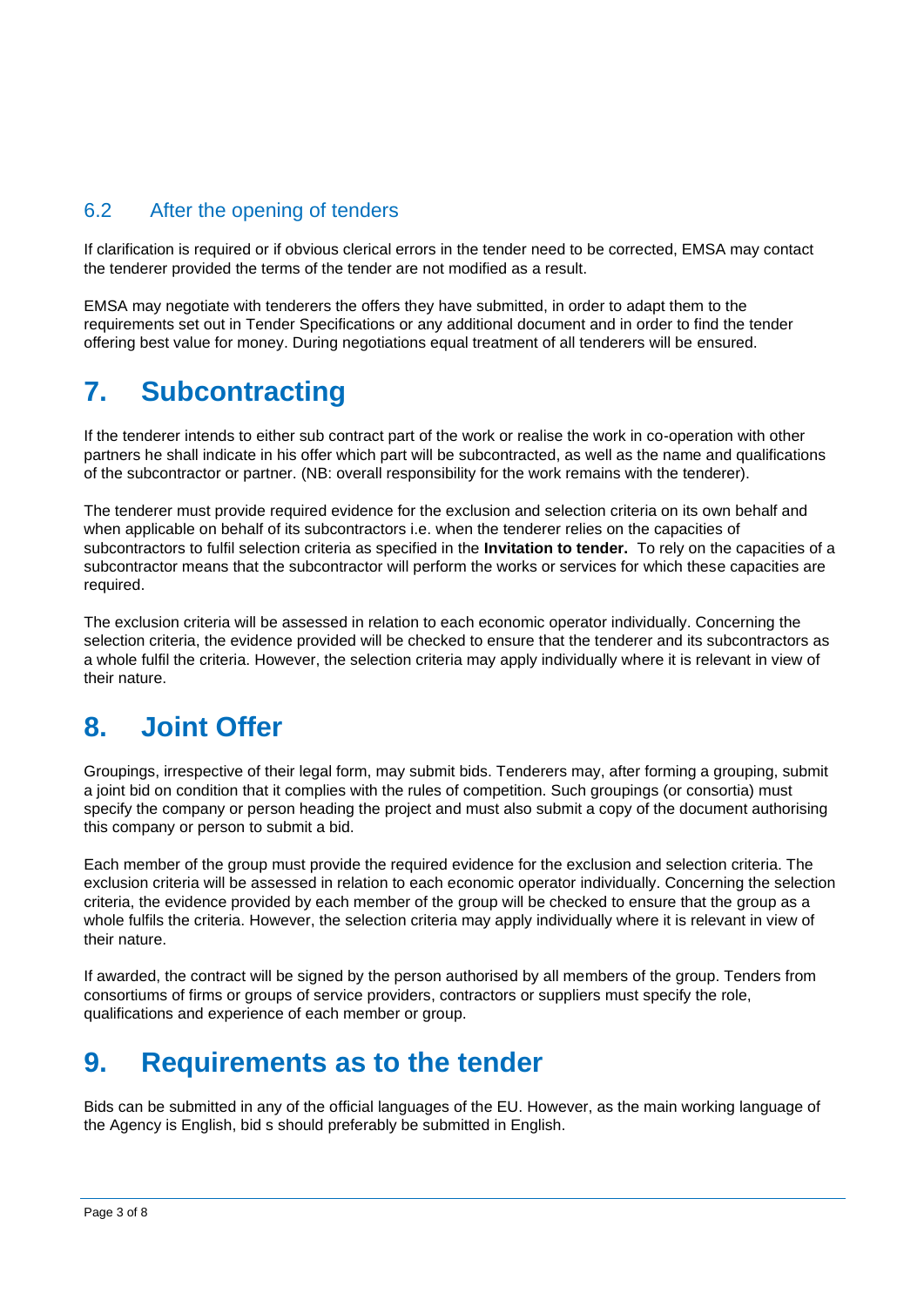The tenderer must comply with the minimum requirements provided for in these Tender Specifications. This includes compliance with applicable obligations under environmental, social and labour law established by Union law, national law and collective agreements or by the international environmental, social and labour law provisions listed in Annex X to Directive 2014/24/EU of the European Parliament and of the Council.<sup>1</sup>

The tenderer shall complete the Tenderer's checklist

If the tenderer intends to either subcontract part of the work or realise the work in co-operation with other partners (Join Offers) he shall indicate in his offer by completion of the form – Information regarding joint offers and subcontracting.

The tender must be presented as follows and must include:

- a) **Signed cover letter** indicating the name and position of the person authorised to sign the contract/order form, the bank account on which payments are to be made and the email address to be used for contacts during the procurement procedure.
- b) **Financial Identification Form** completed, signed and stamped; available on the Procurement Section (Financial Identification Form) on the EMSA Website at the following address: <http://emsa.europa.eu/work/procurement/calls.html>
- c) **Legal Entity Form** completed, signed and stamped and requested accompanying documentation, available on the Procurement Section (Legal Entity Form) on the EMSA Website at the following address:<http://emsa.europa.eu/work/procurement/calls.html>

Tenderers are exempt from submitting the Legal Entity Form and Financial Identification Form requested if such a form has already been completed and sent either to EMSA or any EU Institution previously. In this case the tenderer shall simply indicate on the cover letter the bank account number to be used for any payment in case of award.

**Part A:** all the information and documents required by EMSA for the appraisal of tenders on the basis of the E**xclusion criteria** (if required by the **Invitation to tender);**

**Part B**: all the information and documents required by the contracting authority for the appraisal of tenders on the basis of the **Economic and Financial capacity** (part of the Selection criteria) set out in the **Invitation to tender** (if required by **Invitation to tender);**

**Part C**: all the information and documents required by the contracting authority for the appraisal of tenders on the basis of the **Technical and professional capacity** (part of the Selection criteria) set out in the **Invitation to tender** (if required by **Invitation to tender);**

**Part D**: all the information and documents required by the contracting authority for the appraisal of tenders on the basis of the **Award Criteria** set out in **Invitation to tender**.

### **10. Price**

a) Price must be quoted for the subject in the Invitation to tender and shall be all-included.

**<sup>1</sup>** Directive 2014/24/EU of the European Parliament and of the Council of 26 February 2014 on public procurement and repealing Directive 2004/18/EC (OJ L 94, 28.3.2014, p. 65).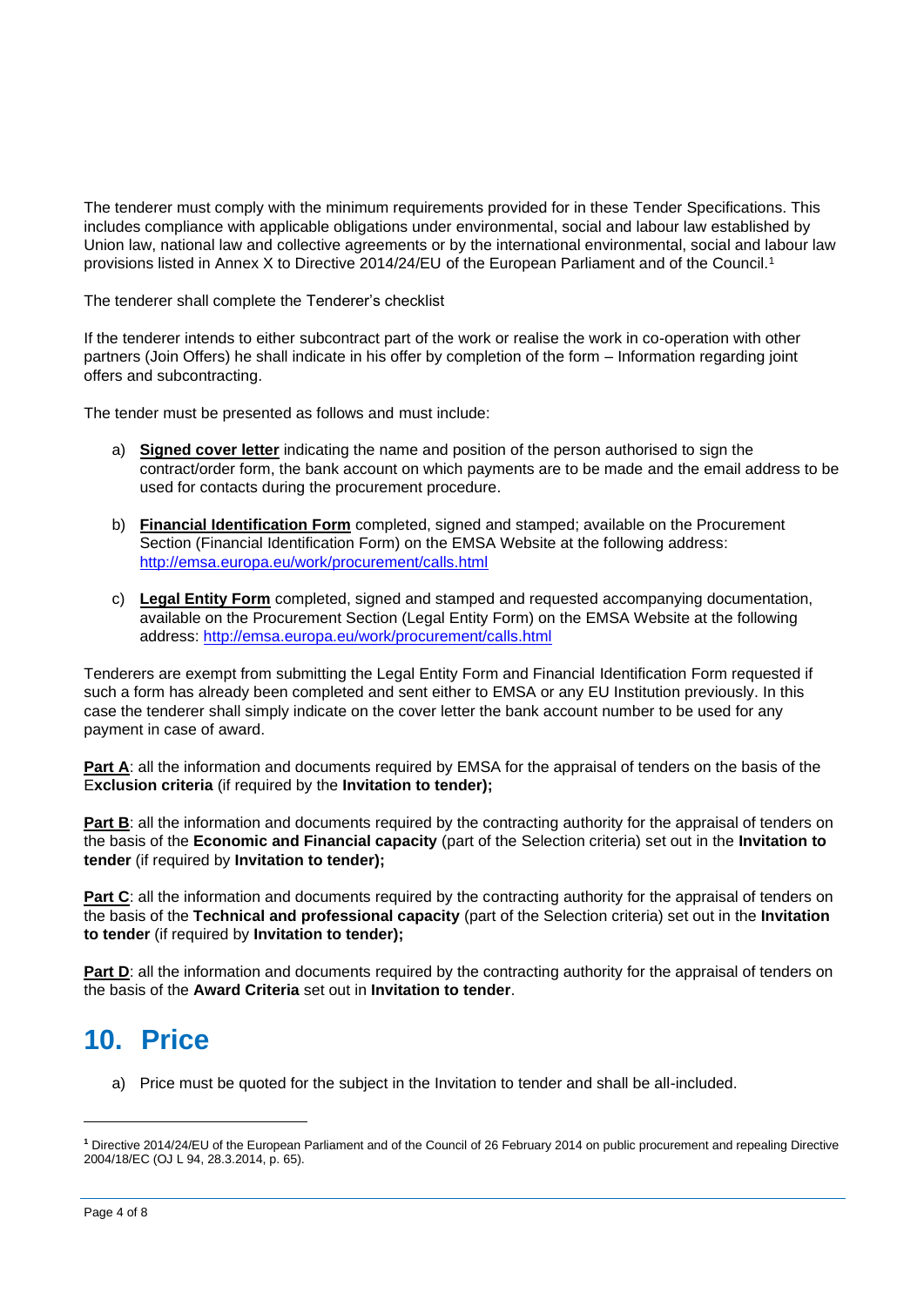- b) Prices must be fixed amounts and non-revisable.
- c) Prices must be quoted in Euro.
- d) Under Article 3 and 4 of the Protocol on the privileges and immunities of the European Communities, the latter is exempt from all duties, taxes and other charges, including VAT. This applies to EMSA pursuant to the Regulation 1406/2002/EC. Therefore price and the amount of VAT must be shown separately.

# **11. Information concerning the personal situation of the tenderer and information and formalities necessary for the evaluation of the minimum economic, financial, technical and professional capacity required (\*if applicable)**

### 11.1 Legal position – means of proof required

When submitting their bid, tenderers are requested to complete and enclose the **Legal Entity Form** available on the Procurement Section on the EMSA Website at the following address: <http://emsa.europa.eu/work/procurement/calls.html>

### 11.2 Grounds for exclusion – exclusion criteria

To be eligible to participate in this contract award procedure, a tenderer must not be in any of the exclusion situations listed in the Declaration of Honour.

### 11.3 Declaration of Honour

For this purpose the Declaration of Honour available on the Procurement Section of EMSA's website [\(www.emsa.europa.eu\)](http://www.emsa.europa.eu/) shall be completed and signed.

### 11.4 Selection criteria

Tenderers must:

- have the legal and regulatory capacity to pursue the professional activity needed for performing the contract as required in the **Invitation to tender**;
- fulfil the applicable economic and financial criteria indicated in the **Invitation to tender**;
- fulfil the applicable technical and professional criteria indicated in the **Invitation to tender**;
- be able to provide the necessary supporting documents listed in the relevant sections of the **Invitation to tender** and which are not available electronically upon request and without delay.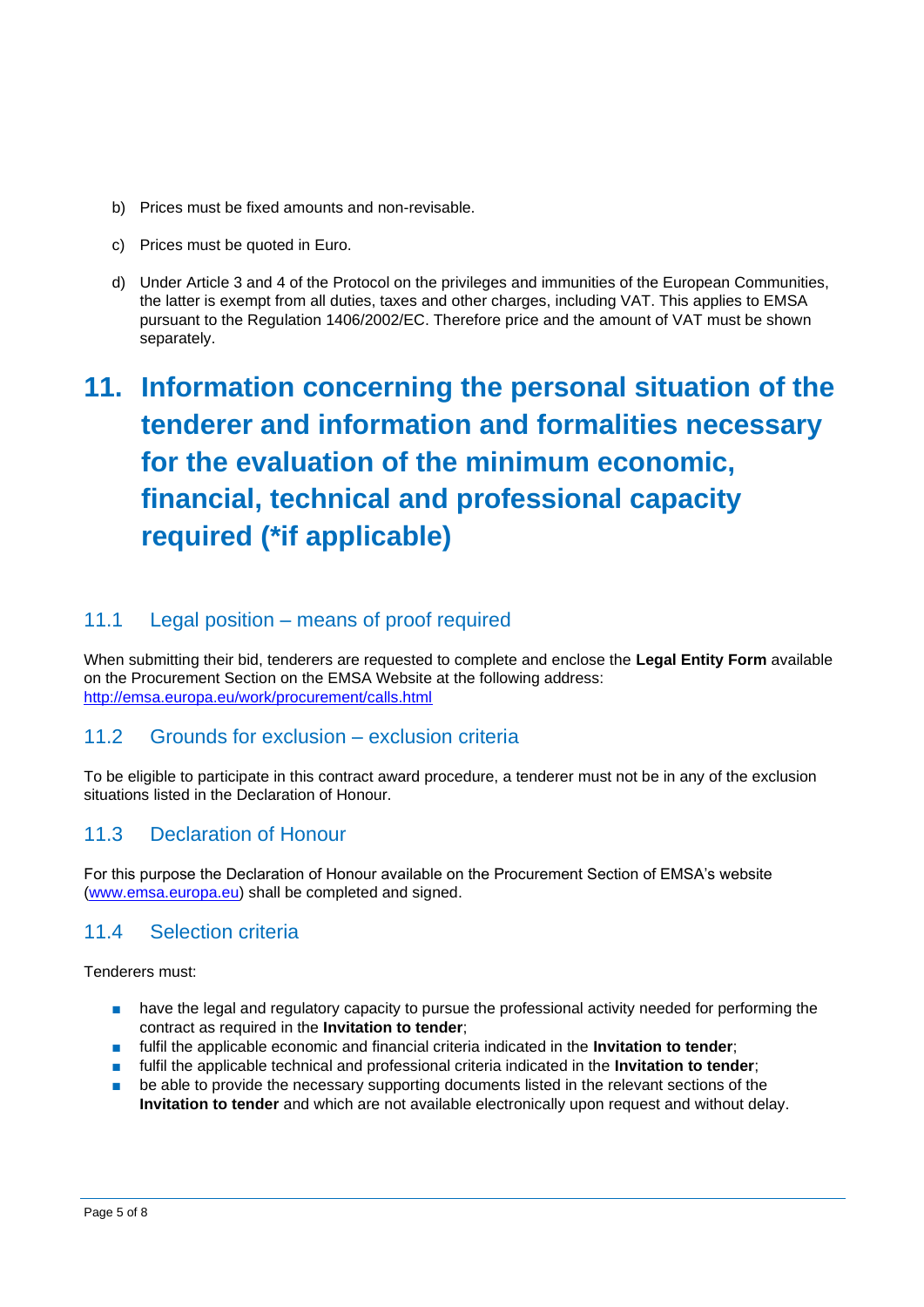# **12. Purchase Order/ Contract award scheme**

The purchase order/ contract is awarded on the basis of the most economically advantageous tender, which shall consist in one of three award methods: lowest price, lowest cost or best price-quality ratio. Which scheme applies depends on what is stated in the **Invitation to tender***.*

### 12.1 Option 1 – Lowest price

The purchase order/ contract will be awarded to the tenderer who submits the tender with the lowest price.

### 12.2 Option 2 – Lowest cost

The contracting authority uses a cost-effectiveness approach including life-cycle costing.

### 12.3 Option 3 – Best value for money

The purchase order/ contract will be awarded to the tenderer who submits the most economically advantageous tender (the one with highest score) based on the quality criteria and their associated weightings as stated in the **Invitation to tender**.

For all tenders evaluators will give marks between 0-10 (half points are possible) for each quality criterion.

The score is calculated as  $S = SQ + SP$  where:

The average quality for quality criterion  $i$  is

$$
Q_i = \frac{1}{number\ of\ evaluators} * \sum_{evaluator} mark\ of\ the\ evaluator\ for\ quality\ criterion\ i
$$

The overall weighted quality is

$$
Q = \sum_i Q_i * W_i
$$

The score for quality is

$$
SQ = \frac{Q}{Q \text{ of the bid with highest } Q} * 100 * \sum_{i} W_i
$$

The score for price is

$$
PP = \sum_{i} \frac{lowest\ Price_i \ of\ all\ bids}{Price_i} * 100 * W_{Price_i}
$$

Only tenders that have reached minimum 60% per criterion will be taken into consideration when calculating the score for quality  $SO$ , score for price  $SP$  and score  $S$ .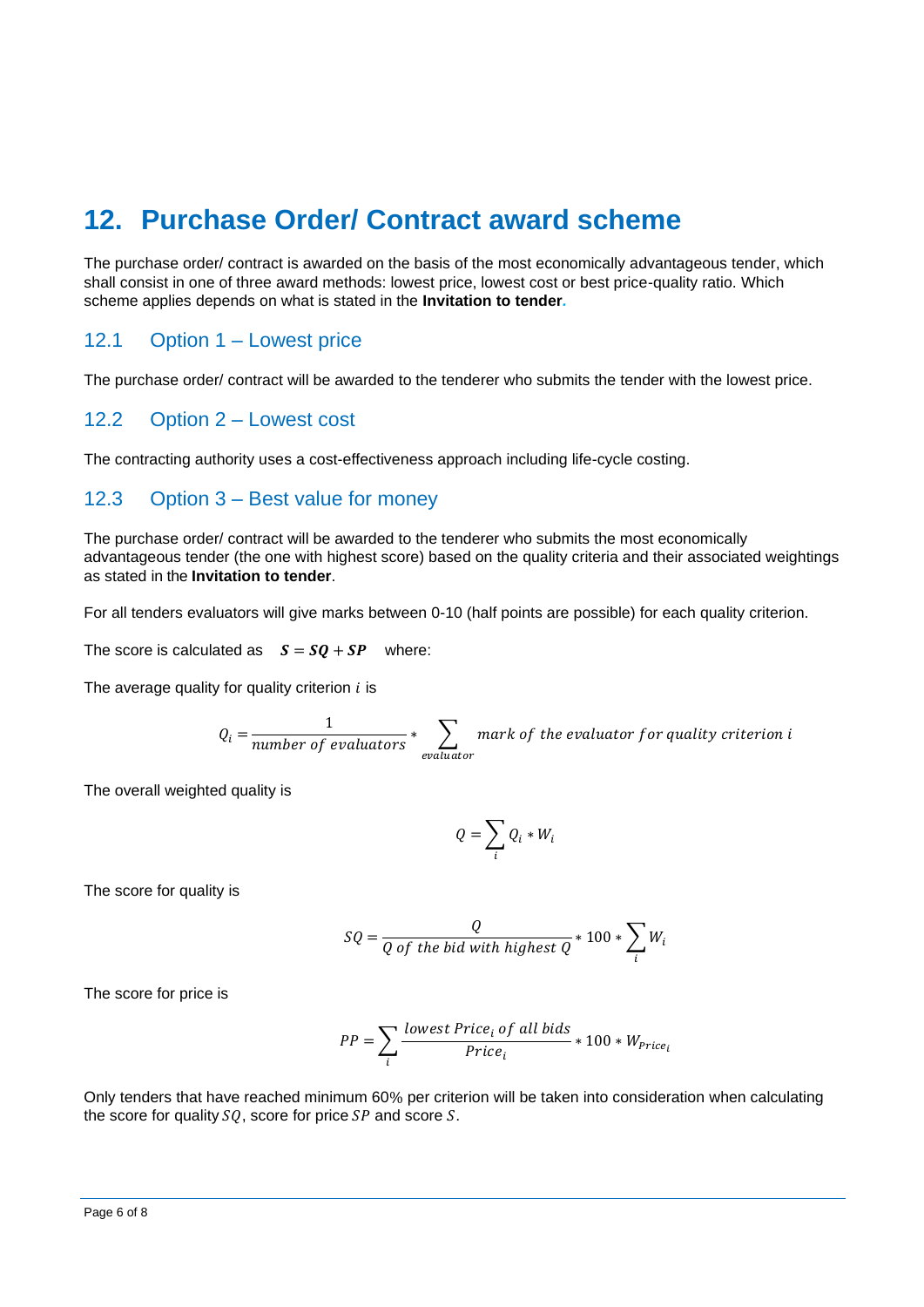# **13. Purchase Orders/ Contracts will not be awarded to tenderers who during the procurement procedure**

- a) are in an exclusion situation;
- b) have misrepresented the information required as a condition for participating in the procedure or have failed to supply that information;
- c) were previously involved in the preparation of procurement documents used in the award procedure where this entails a breach of the principle of equality of treatment, including distortion of competition that cannot be remedied otherwise.

# **14. Other conditions**

- Public Procurement rules applying to calls for tender launched by EMSA are contained in the EMSA Financial Regulation under the Financial Regulation section on the EMSA website ([www.emsa.europa.eu](http://www.emsa.europa.eu/)).
- This procurement procedure is in no way binding on EMSA. EMSA contractual obligation commences only upon signature of the contract with the successful tenderer.
- Up to the point of signature, the contracting authority may cancel the award procedure, without the candidates or tenderers being entitled to claim any compensation. This decision must be substantiated, and the candidates or tenderers notified.
- Once EMSA has opened the tender, the document shall become the property of EMSA and it shall be treated confidentially.
- Tenderers will be informed of the outcome of this procurement procedure by email. It is the tenderers' responsibility to provide a valid email address and together with your contact details in your tender offer and to check it regularly.
- Processing your reply to the invitation to tender will involve the recording and processing of personal data (such as your name, address and CV). Such data will be processed pursuant to Regulation (EU) 2018/1725 of the European Parliament and of the Council of 23 October 2018 on the protection of natural persons with regard to the processing of personal data by the Union institutions, bodies, offices and agencies and on the free movement of such data, and repealing Regulation (EC) No 45/2001 and Decision No 1247/2002/EC. Unless indicated otherwise, your replies to the questions and any personal data requested are required to evaluate your tender in accordance with the **Invitation to tender** and will be processed solely for that purpose by Head of unit responsible for management of the contract specified in the **Invitation to tender**. Details concerning processing of your personal data are available on the privacy statement ["Information on personal data protection in](http://www.emsa.europa.eu/about/personal-data-protection/download/344/133/23.html)  [procurement procedures"](http://www.emsa.europa.eu/about/personal-data-protection/download/344/133/23.html) at: <http://www.emsa.europa.eu/about/personal-data-protection.html>
- Your personal data may be registered in the Early Detection and Exclusion System (EDES) if you are in one of the situations mentioned situations mentioned in Article 136 of the Financial Regulation<sup>2</sup>. For more information, see the Privacy Statement on [http://ec.europa.eu/budget/library/explained/management/protecting/privacy\\_statement\\_edes\\_en.pdf\)](http://ec.europa.eu/budget/library/explained/management/protecting/privacy_statement_edes_en.pdf).
- In addition to economic operators established in the Member States of the Union, only economic operators from the following countries are eligible to participate in the present procurement procedure:

<sup>2</sup> Regulation (EU, Euratom) No 2018/1046 of the European Parliament and of the Council on the financial rules applicable to the general budget of the Union, amending Regulations (EU) No 1269/2013, (EU) 1301/2013, (EU) 1303/2013, (EU) 1304/2013, (EU) 1309/2013, (EU) 1316/2013, (EU) 223/2014, (EU) 283/2014 and Decision No 541/2014/EU and repealing Regulation No 966/2012.